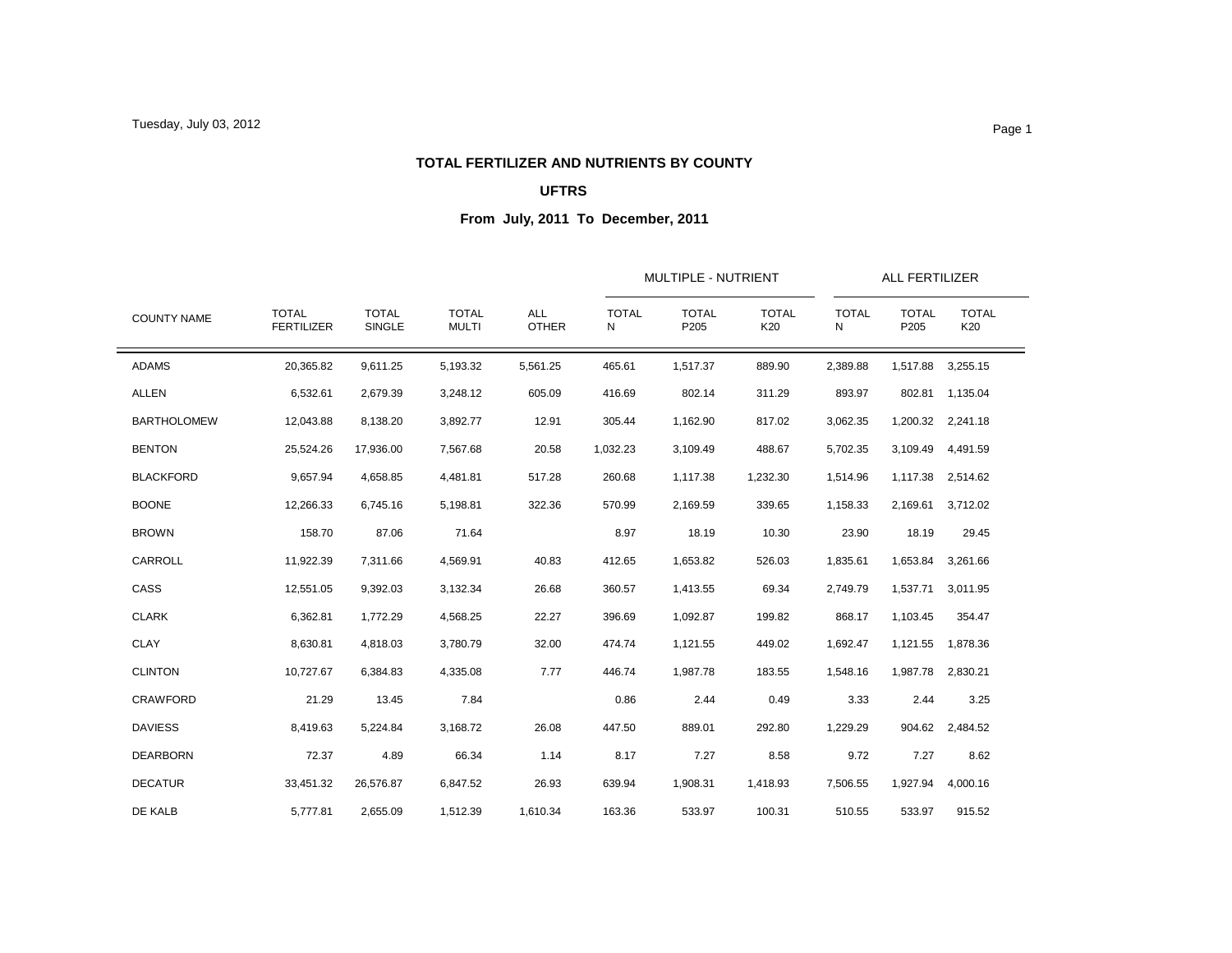Tuesday, July 03, 2012 Page 2

# **TOTAL FERTILIZER AND NUTRIENTS BY COUNTY**

### **UFTRS**

| <b>COUNTY NAME</b> |                                   |                               |                              | <b>ALL</b><br><b>OTHER</b> |                   | MULTIPLE - NUTRIENT  |                     | ALL FERTILIZER    |                      |                     |  |
|--------------------|-----------------------------------|-------------------------------|------------------------------|----------------------------|-------------------|----------------------|---------------------|-------------------|----------------------|---------------------|--|
|                    | <b>TOTAL</b><br><b>FERTILIZER</b> | <b>TOTAL</b><br><b>SINGLE</b> | <b>TOTAL</b><br><b>MULTI</b> |                            | <b>TOTAL</b><br>N | <b>TOTAL</b><br>P205 | <b>TOTAL</b><br>K20 | <b>TOTAL</b><br>Ν | <b>TOTAL</b><br>P205 | <b>TOTAL</b><br>K20 |  |
| DELAWARE           | 8,008.64                          | 5,190.79                      | 2,392.88                     | 424.96                     | 216.70            | 829.81               | 324.91              | 1,537.90          | 829.83               | 1,432.92            |  |
| <b>DUBOIS</b>      | 5,062.35                          | 3,537.18                      | 1,466.94                     | 58.23                      | 252.41            | 557.10               | 59.05               | 556.82            | 557.20               | 1,753.86            |  |
| <b>ELKHART</b>     | 8,036.08                          | 4,949.67                      | 2,349.91                     | 736.50                     | 308.11            | 323.89               | 191.47              | 1,161.28          | 324.11               | 1,261.74            |  |
| <b>FAYETTE</b>     | 3,740.39                          | 2,866.92                      | 873.47                       |                            | 84.69             | 237.94               | 179.69              | 761.09            | 237.94               | 548.34              |  |
| <b>FLOYD</b>       | 5,167.12                          | 3,284.84                      | 1,878.26                     | 4.02                       | 182.71            | 433.85               | 279.25              | 1,788.03          | 433.85               | 662.65              |  |
| <b>FOUNTAIN</b>    | 8,625.17                          | 5,474.23                      | 3,135.86                     | 15.08                      | 546.72            | 1,413.66             | 20.26               | 1,730.73          | 1,413.66             | 2,300.31            |  |
| <b>FRANKLIN</b>    | 3,718.38                          | 2,742.03                      | 952.14                       | 24.21                      | 124.36            | 313.76               | 127.85              | 681.38            | 313.76               | 592.40              |  |
| <b>FULTON</b>      | 8,987.35                          | 6,789.77                      | 2,137.00                     | 60.58                      | 214.22            | 775.86               | 208.09              | 1,730.14          | 775.88               | 2,668.48            |  |
| <b>GIBSON</b>      | 17,574.10                         | 9,956.24                      | 7,453.37                     | 164.49                     | 1,030.84          | 2,531.77             | 746.74              | 2,406.85          | 2,557.14             | 4,091.61            |  |
| <b>GRANT</b>       | 17,243.61                         | 10.774.30                     | 6,335.93                     | 133.38                     | 588.06            | 2,568.12             | 690.05              | 3,210.92          | 2,568.14             | 4,092.04            |  |
| GREENE             | 4,173.56                          | 2,591.32                      | 1,562.66                     | 19.58                      | 183.09            | 459.53               | 314.56              | 852.71            | 459.61               | 1,033.03            |  |
| <b>HAMILTON</b>    | 11,170.44                         | 6,533.23                      | 4,559.25                     | 77.96                      | 537.36            | 1,305.68             | 509.13              | 1,903.38          | 1,306.24             | 2,339.00            |  |
| <b>HANCOCK</b>     | 8,257.45                          | 5,380.45                      | 2,855.49                     | 21.51                      | 340.72            | 1,165.11             | 221.65              | 1,305.36          | 1,165.17             | 2,211.21            |  |
| <b>HARRISON</b>    | 5,213.92                          | 1,938.38                      | 3,211.51                     | 64.03                      | 297.13            | 592.92               | 80.04               | 617.51            | 592.92               | 690.24              |  |
| <b>HENDRICKS</b>   | 2,325.97                          | 933.51                        | 1,364.25                     | 28.21                      | 125.88            | 425.97               | 211.44              | 316.43            | 426.04               | 603.02              |  |
| <b>HENRY</b>       | 9,737.94                          | 5,700.65                      | 4,018.66                     | 18.63                      | 381.49            | 1,312.95             | 698.17              | 1,416.62          | 1,313.02             | 2,256.35            |  |
| <b>HOWARD</b>      | 6,323.26                          | 4.083.35                      | 2,183.83                     | 56.07                      | 215.34            | 929.99               | 147.83              | 1,225.85          |                      | 930.03 1,409.44     |  |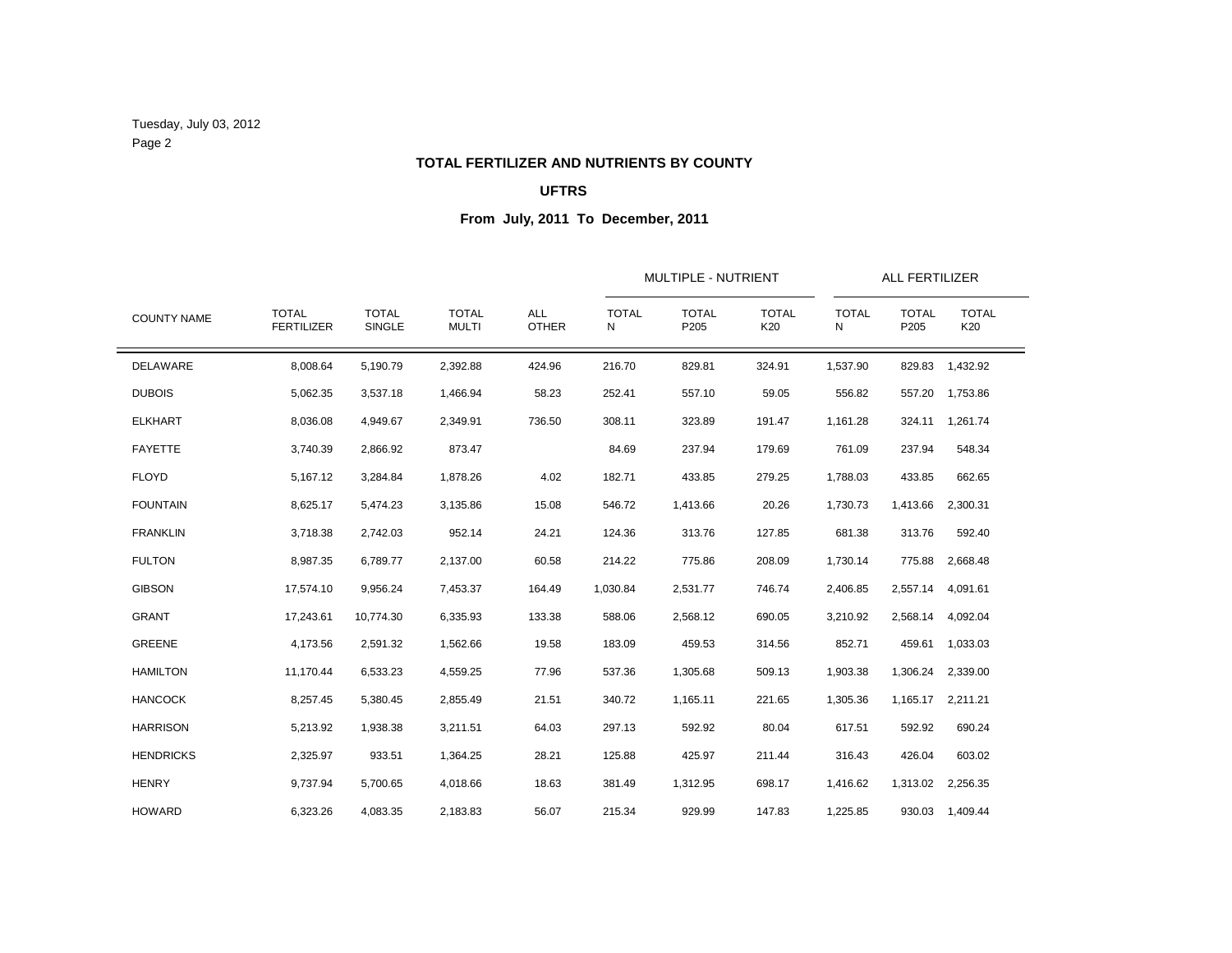#### **TOTAL FERTILIZER AND NUTRIENTS BY COUNTY**

### **UFTRS**

| <b>COUNTY NAME</b> |                                   |                        |                              | <b>ALL</b><br><b>OTHER</b> |                   | MULTIPLE - NUTRIENT  |                     |                   | ALL FERTILIZER       |                     |
|--------------------|-----------------------------------|------------------------|------------------------------|----------------------------|-------------------|----------------------|---------------------|-------------------|----------------------|---------------------|
|                    | <b>TOTAL</b><br><b>FERTILIZER</b> | <b>TOTAL</b><br>SINGLE | <b>TOTAL</b><br><b>MULTI</b> |                            | <b>TOTAL</b><br>N | <b>TOTAL</b><br>P205 | <b>TOTAL</b><br>K20 | <b>TOTAL</b><br>N | <b>TOTAL</b><br>P205 | <b>TOTAL</b><br>K20 |
| <b>HUNTINGTON</b>  | 13,126.67                         | 8,732.26               | 2,548.46                     | 1,845.96                   | 198.70            | 657.03               | 512.55              | 2,608.80          | 657.07               | 2,694.61            |
| <b>JACKSON</b>     | 17,010.25                         | 10,855.58              | 5,941.84                     | 212.83                     | 583.64            | 1,279.47             | 427.32              | 3,412.74          | 1,281.48             | 2,486.00            |
| <b>JASPER</b>      | 16,513.46                         | 12,848.30              | 2,816.79                     | 848.38                     | 396.08            | 1,111.78             | 55.58               | 2,522.27          |                      | 1,111.82 3,783.81   |
| <b>JAY</b>         | 11,459.43                         | 5,766.60               | 2,773.04                     | 2,919.79                   | 247.05            | 836.73               | 429.26              | 1,262.80          | 836.73               | 1,926.58            |
| <b>JEFFERSON</b>   | 1,022.69                          | 441.14                 | 564.32                       | 17.24                      | 66.31             | 87.30                | 120.89              | 222.11            | 87.38                | 147.83              |
| <b>JENNINGS</b>    | 1,735.51                          | 390.21                 | 1,341.18                     | 4.12                       | 53.47             | 123.82               | 411.88              | 257.80            | 123.82               | 450.54              |
| <b>JOHNSON</b>     | 6,564.37                          | 3,440.92               | 3,113.87                     | 9.58                       | 331.88            | 914.72               | 596.09              | 1,105.24          | 914.73               | 1,651.76            |
| <b>KNOX</b>        | 22,712.74                         | 10,763.02              | 11,741.91                    | 207.81                     | 1,291.17          | 2,997.85             | 2,007.13            | 3,562.83          | 2,997.88             | 4,980.07            |
| <b>KOSCIUSKO</b>   | 22,741.00                         | 18,451.52              | 4,218.49                     | 70.99                      | 266.38            | 750.04               | 623.11              | 4,340.05          | 750.05               | 2,628.34            |
| LAGRANGE           | 9,954.07                          | 7,928.20               | 1,826.83                     | 199.04                     | 175.46            | 428.22               | 126.90              | 1,530.65          | 428.72               | 1,864.50            |
| LAKE               | 3,723.76                          | 1,880.43               | 1,810.96                     | 32.37                      | 329.12            | 314.54               | 67.69               | 579.86            | 314.77               | 714.20              |
| LA PORTE           | 11,265.94                         | 7,993.19               | 2,798.50                     | 474.25                     | 346.95            | 965.53               | 58.14               | 1,964.00          | 966.19               | 2,691.68            |
| LAWRENCE           | 2,139.61                          | 1,485.52               | 604.05                       | 50.03                      | 105.48            | 256.47               | 5.60                | 305.26            | 256.61               | 496.50              |
| <b>MADISON</b>     | 12,542.43                         | 7,902.97               | 4,624.58                     | 14.88                      | 458.96            | 1,933.21             | 313.27              | 1,196.07          | 1,933.22             | 3,888.36            |
| <b>MARION</b>      | 4,411.00                          | 362.70                 | 3,741.41                     | 306.89                     | 725.93            | 94.17                | 240.19              | 835.31            | 97.73                | 262.39              |
| MARSHALL           | 10,114.22                         | 7,466.63               | 2,608.04                     | 39.56                      | 349.20            | 918.76               | 116.05              | 2,317.64          | 918.76               | 2,590.53            |
| <b>MARTIN</b>      | 2,100.43                          | 1,637.10               | 447.83                       | 15.50                      | 77.06             | 196.07               | 2.54                | 290.66            | 196.11               | 620.69              |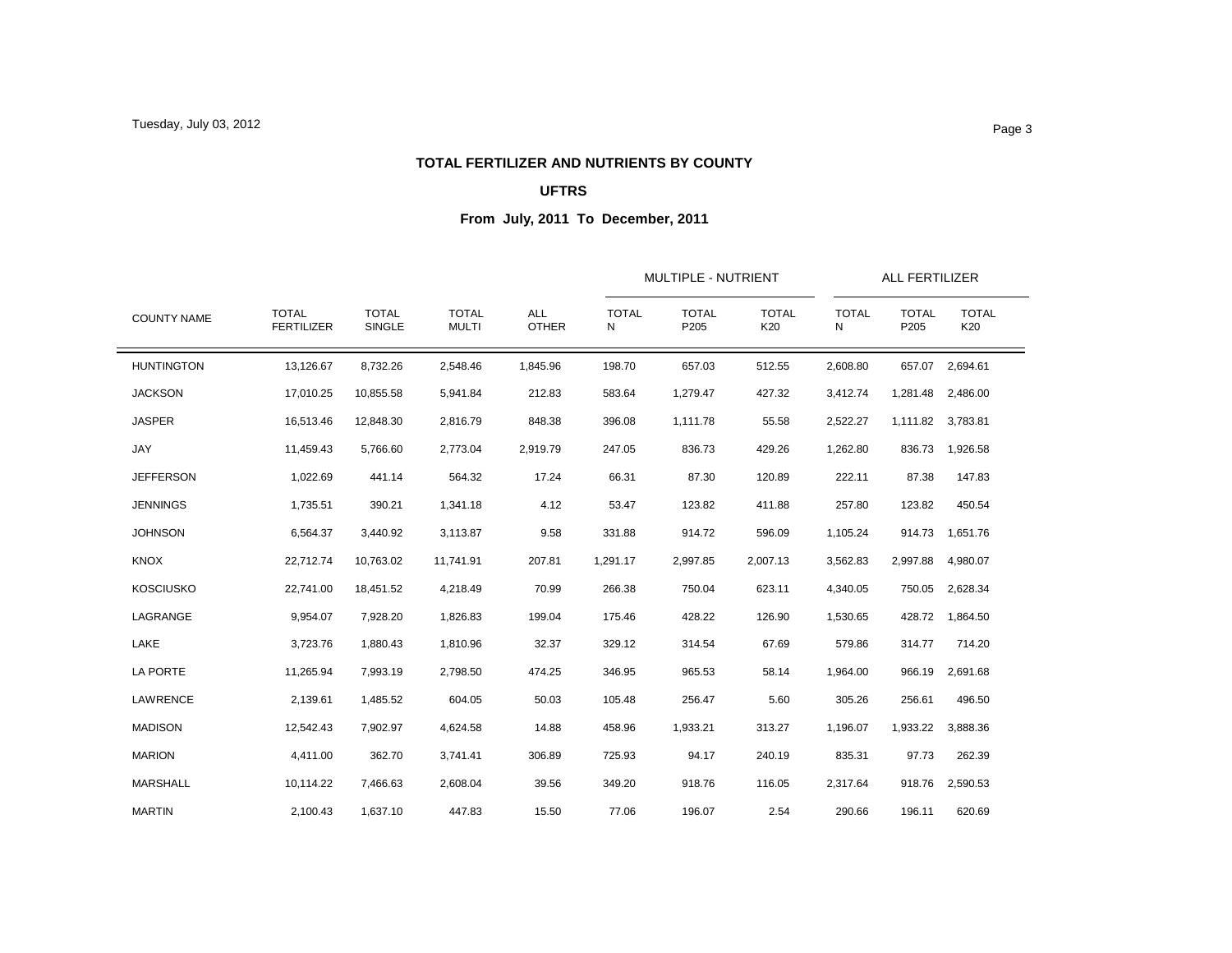Tuesday, July 03, 2012 Page 4

# **TOTAL FERTILIZER AND NUTRIENTS BY COUNTY**

### **UFTRS**

| <b>COUNTY NAME</b> |                                   |                               |                              | <b>ALL</b><br><b>OTHER</b> |                   | MULTIPLE - NUTRIENT  |                     | ALL FERTILIZER    |                      |                     |  |
|--------------------|-----------------------------------|-------------------------------|------------------------------|----------------------------|-------------------|----------------------|---------------------|-------------------|----------------------|---------------------|--|
|                    | <b>TOTAL</b><br><b>FERTILIZER</b> | <b>TOTAL</b><br><b>SINGLE</b> | <b>TOTAL</b><br><b>MULTI</b> |                            | <b>TOTAL</b><br>N | <b>TOTAL</b><br>P205 | <b>TOTAL</b><br>K20 | <b>TOTAL</b><br>Ν | <b>TOTAL</b><br>P205 | <b>TOTAL</b><br>K20 |  |
| <b>MIAMI</b>       | 8,955.69                          | 6,748.18                      | 2,039.33                     | 168.18                     | 204.15            | 796.26               | 133.76              | 2,381.64          | 796.30               | 1,236.07            |  |
| <b>MONROE</b>      | 426.46                            | 53.79                         | 175.35                       | 197.32                     | 18.11             | 8.36                 | 6.41                | 18.59             | 8.61                 | 10.36               |  |
| <b>MONTGOMERY</b>  | 14,068.97                         | 8,231.52                      | 5,811.46                     | 26.00                      | 818.88            | 2,220.25             | 615.99              | 2,143.42          | 2,220.25             | 4,229.28            |  |
| <b>MORGAN</b>      | 2,426.93                          | 1,465.47                      | 961.35                       | 0.11                       | 123.91            | 337.82               | 62.46               | 394.28            | 337.82               | 623.24              |  |
| <b>NEWTON</b>      | 20,696.97                         | 14,430.81                     | 5,529.07                     | 737.08                     | 679.47            | 2,046.91             | 412.60              | 4,594.33          | 2,046.91             | 3,658.73            |  |
| <b>NOBLE</b>       | 4,976.18                          | 3,490.96                      | 1,468.39                     | 16.83                      | 156.99            | 438.10               | 189.67              | 704.56            | 438.10               | 1,108.95            |  |
| <b>OHIO</b>        | 29.63                             | 25.70                         | 3.85                         | 0.08                       | 0.62              | 0.86                 | 0.44                | 7.73              | 0.86                 | 0.57                |  |
| ORANGE             | 408.01                            | 301.41                        | 106.43                       | 0.17                       | 19.69             | 44.33                | 0.80                | 56.10             | 44.33                | 106.15              |  |
| <b>OWEN</b>        | 748.23                            | 453.26                        | 294.42                       | 0.55                       | 29.88             | 76.70                | 66.88               | 162.20            | 76.70                | 221.90              |  |
| <b>PARKE</b>       | 3,878.30                          | 2,589.59                      | 1,278.72                     | 10.00                      | 207.69            | 537.90               | 36.54               | 799.28            | 537.90               | 1.023.81            |  |
| PERRY              | 100.73                            | 51.08                         | 9.50                         | 40.15                      | 0.63              | 0.54                 | 0.59                | 10.35             | 0.58                 | 12.67               |  |
| <b>PIKE</b>        | 1,939.61                          | 398.30                        | 1,540.31                     | 1.00                       | 236.15            | 574.81               | 146.11              | 340.48            | 574.81               | 236.45              |  |
| <b>PORTER</b>      | 42,003.85                         | 29,255.65                     | 12,268.95                    | 479.25                     | 1,573.90          | 5,305.97             | 600.53              | 8,961.56          | 5,306.01             | 8,472.85            |  |
| <b>POSEY</b>       | 19,374.19                         | 10,639.27                     | 8,732.42                     | 2.50                       | 1,041.79          | 2,698.93             | 855.28              | 2,513.82          | 2,698.93             | 4,522.23            |  |
| <b>PULASKI</b>     | 9,890.24                          | 7,237.67                      | 2,486.82                     | 165.75                     | 265.92            | 900.99               | 177.06              | 2,453.14          | 900.99               | 2,492.53            |  |
| <b>PUTNAM</b>      | 3,269.00                          | 2,143.66                      | 1,081.36                     | 43.99                      | 143.12            | 417.11               | 63.54               | 535.54            | 417.11               | 637.46              |  |
| <b>RANDOLPH</b>    | 16,054.80                         | 11,220.06                     | 4,824.85                     | 9.90                       | 458.00            | 1,626.23             | 599.53              | 2,880.12          |                      | 1,628.11 2,711.13   |  |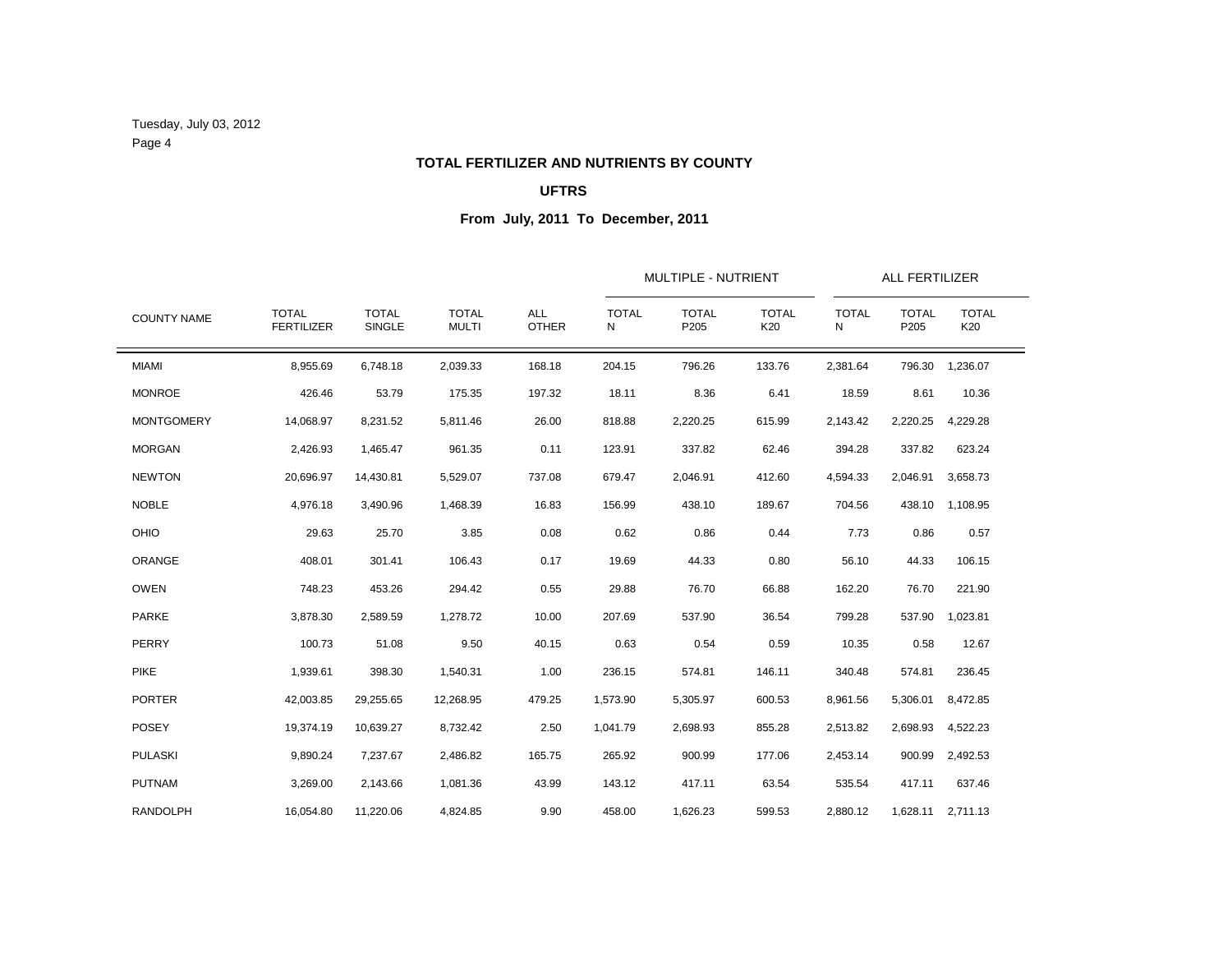#### **TOTAL FERTILIZER AND NUTRIENTS BY COUNTY**

### **UFTRS**

| <b>COUNTY NAME</b> |                                   |                               | <b>TOTAL</b><br><b>MULTI</b> | <b>ALL</b><br><b>OTHER</b> |                   | <b>MULTIPLE - NUTRIENT</b> |                     |                   | <b>ALL FERTILIZER</b> |                     |  |
|--------------------|-----------------------------------|-------------------------------|------------------------------|----------------------------|-------------------|----------------------------|---------------------|-------------------|-----------------------|---------------------|--|
|                    | <b>TOTAL</b><br><b>FERTILIZER</b> | <b>TOTAL</b><br><b>SINGLE</b> |                              |                            | <b>TOTAL</b><br>N | <b>TOTAL</b><br>P205       | <b>TOTAL</b><br>K20 | <b>TOTAL</b><br>N | <b>TOTAL</b><br>P205  | <b>TOTAL</b><br>K20 |  |
| <b>RIPLEY</b>      | 3,189.14                          | 2,527.58                      | 610.35                       | 51.22                      | 100.74            | 249.41                     | 19.03               | 800.02            | 249.44                | 410.28              |  |
| <b>RUSH</b>        | 8,568.04                          | 5,659.88                      | 2,906.19                     | 1.98                       | 248.34            | 960.67                     | 527.72              | 1,434.87          | 960.67                | 1,660.47            |  |
| ST JOSEPH          | 3,476.37                          | 2,326.62                      | 1,075.32                     | 74.43                      | 210.04            | 114.56                     | 69.75               | 654.11            | 114.65                | 523.03              |  |
| <b>SCOTT</b>       | 1,590.38                          | 962.33                        | 624.17                       | 3.88                       | 83.47             | 183.44                     | 97.21               | 298.37            | 183.45                | 354.56              |  |
| SHELBY             | 3,614.29                          | 3,113.87                      | 491.15                       | 9.28                       | 58.09             | 150.23                     | 69.68               | 692.05            | 226.56                | 1,013.98            |  |
| <b>SPENCER</b>     | 8,151.51                          | 4,976.79                      | 3,130.30                     | 44.42                      | 534.47            | 1,369.86                   | 31.20               | 1,011.42          | 1,369.86              | 2,067.66            |  |
| <b>STARKE</b>      | 8,707.14                          | 7,201.05                      | 1,449.77                     | 56.33                      | 192.47            | 549.46                     | 9.94                | 2,044.51          | 549.46                | 2,164.19            |  |
| <b>STEUBEN</b>     | 2,042.72                          | 924.19                        | 507.73                       | 610.81                     | 62.67             | 148.06                     | 41.30               | 250.65            | 148.06                | 215.68              |  |
| <b>SULLIVAN</b>    | 11,081.77                         | 6,759.03                      | 4,293.92                     | 28.82                      | 624.86            | 1,584.74                   | 355.36              | 1,506.21          | 1,584.74              | 2,926.87            |  |
| SWITZERLAND        | 7.00                              | 0.00                          | 7.00                         |                            | 1.22              | 0.03                       | 0.35                | 1.22              | 0.03                  | 0.35                |  |
| <b>TIPPECANOE</b>  | 15,986.99                         | 10,365.75                     | 5,574.64                     | 46.60                      | 755.71            | 1,805.25                   | 527.83              | 3,412.29          | 1,805.48              | 3,279.00            |  |
| <b>TIPTON</b>      | 9,967.95                          | 6,356.72                      | 3,544.65                     | 66.58                      | 315.93            | 1,430.51                   | 371.76              | 1,347.49          | 1,430.51              | 2.317.26            |  |
| <b>UNION</b>       | 4,183.26                          | 3,415.89                      | 743.38                       | 24.00                      | 86.53             | 241.54                     | 90.50               | 957.98            | 241.54                | 399.28              |  |
| VANDERBURGH        | 3,577.98                          | 1,936.32                      | 1,579.14                     | 62.53                      | 215.91            | 405.90                     | 193.29              | 363.21            | 406.66                | 1,133.58            |  |
| <b>VERMILLION</b>  | 1,361.82                          | 802.81                        | 559.01                       |                            | 68.75             | 205.92                     | 26.74               | 297.19            | 205.92                | 290.36              |  |
| <b>VIGO</b>        | 1,705.07                          | 617.20                        | 980.27                       | 107.60                     | 107.43            | 260.54                     | 215.44              | 359.76            | 260.76                | 323.91              |  |
| WABASH             | 10,235.70                         | 7,360.00                      | 2,657.71                     | 218.00                     | 338.68            | 1,065.62                   | 125.44              | 1,938.60          |                       | 1,082.40 2,656.41   |  |